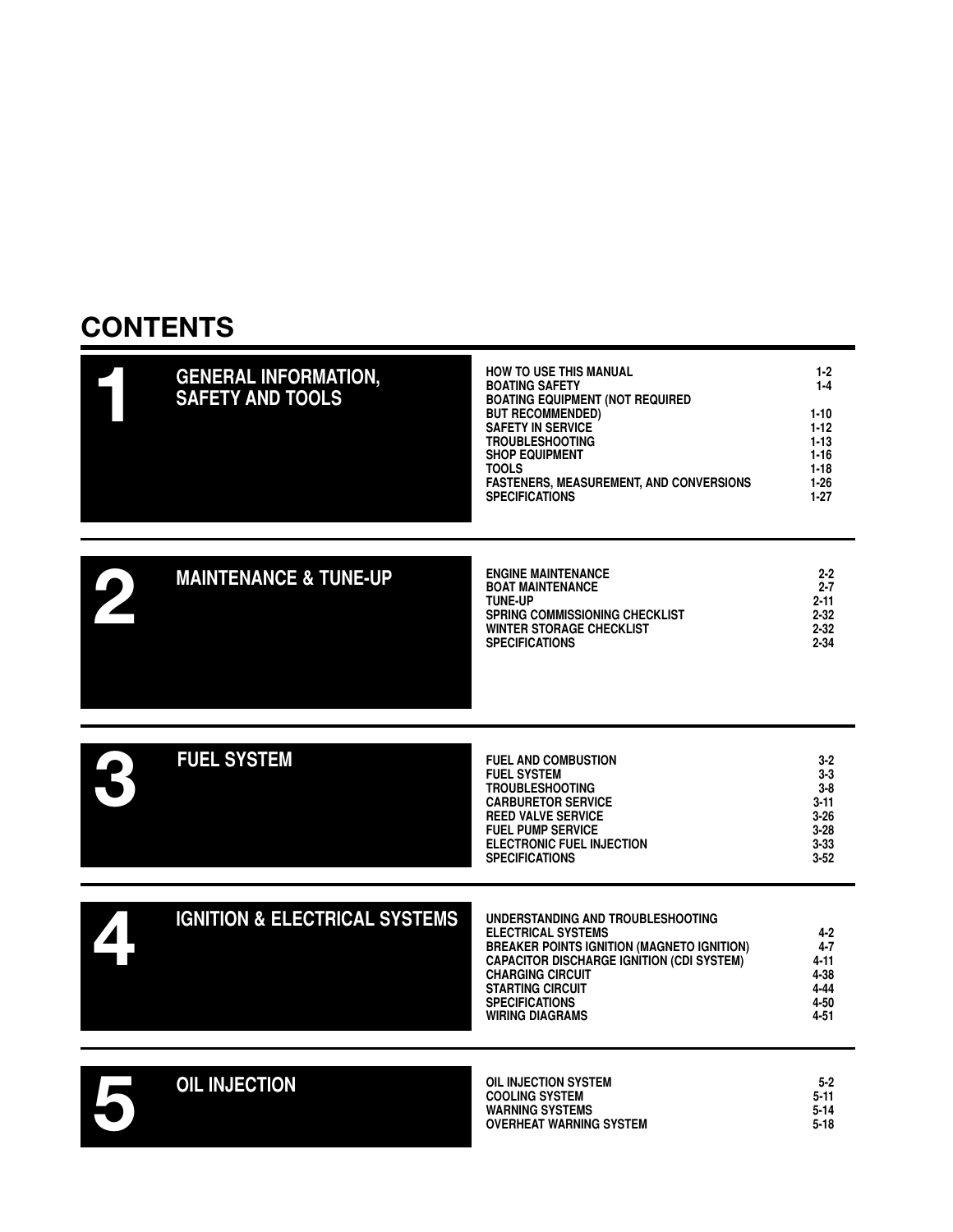#### **CONTENTS**

| <b>ENGINE MECHANICAL</b><br><b>FLYWHEEL</b><br>POWERHEAD MECHANICAL<br>POWERHEAD RECONDITIONING<br><b>SPECIFICATIONS</b> | $6 - 2$<br>$6 - 2$<br>$6-6$<br>$6 - 32$<br>$6 - 36$ | <b>POWERHEAD</b>           |  |
|--------------------------------------------------------------------------------------------------------------------------|-----------------------------------------------------|----------------------------|--|
| <b>LOWER UNIT</b><br><b>JET DRIVE</b>                                                                                    | $7 - 2$<br>$7 - 47$                                 | <b>LOWER UNIT</b>          |  |
| <b>GAS ASSISTED TILT</b><br><b>MANUAL TILT</b><br><b>POWER TILT</b><br><b>POWER TRIM/TILT</b>                            | $8 - 2$<br>$8 - 2$<br>$8 - 3$<br>$8-6$              | <b>TRIM &amp; TILT</b>     |  |
| <b>REMOTE CONTROL BOX</b><br><b>TILLER HANDLE</b>                                                                        | $9 - 2$<br>$9 - 7$                                  | <b>REMOTE CONTROLS</b>     |  |
| <b>HAND REWIND STARTER</b><br><b>OVERHEAD TYPE STARTER</b><br><b>BENDIX TYPE STARTER</b>                                 | $10-2$<br>$10-3$<br>$10-11$                         | <b>HAND REWIND STARTER</b> |  |
| <b>MASTER INDEX</b>                                                                                                      | $10 - 15$                                           | <b>MASTER INDEX</b>        |  |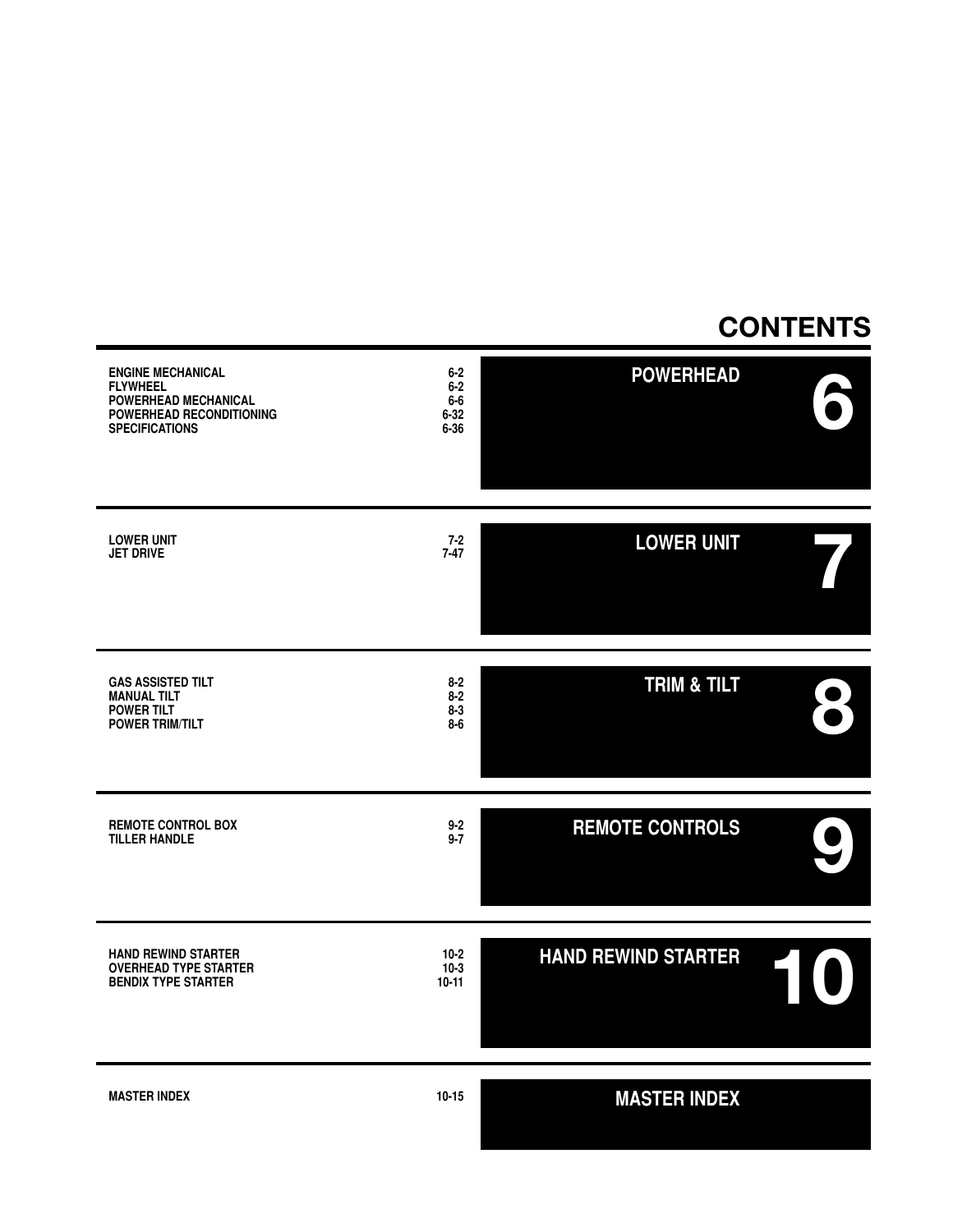#### MASTER INDEX **10-15**

| REMOVAL & INSTALLATION 3-39                           |
|-------------------------------------------------------|
|                                                       |
|                                                       |
|                                                       |
|                                                       |
|                                                       |
| ATMOSPHERIC PRESSURE SENSOR 3-39                      |
|                                                       |
|                                                       |
|                                                       |
| HOW ELECTRICITY WORKS  4-2                            |
|                                                       |
|                                                       |
|                                                       |
|                                                       |
| <b>BATTERY</b>                                        |
|                                                       |
|                                                       |
|                                                       |
|                                                       |
|                                                       |
|                                                       |
| SAFETY PRECAUTIONS2-10, 4-43                          |
|                                                       |
|                                                       |
|                                                       |
|                                                       |
|                                                       |
|                                                       |
|                                                       |
|                                                       |
|                                                       |
|                                                       |
|                                                       |
|                                                       |
|                                                       |
| BOATING EQUIPMENT (NOT REQUIRED BUT RECOMMENDED) 1-10 |
|                                                       |
|                                                       |
|                                                       |
| OAR/PADDLE (SECOND MEANS OF PROPULSION)1-10           |
| TOOLS AND SPARE PARTS1-12                             |
|                                                       |
|                                                       |
| COURTESY MARINE EXAMINATIONS 1-10                     |
|                                                       |
|                                                       |
| REQUIRED SAFETY EQUIPMENT1-5                          |
|                                                       |
|                                                       |
|                                                       |
| BREAKER POINTS IGNITION (MAGNETO IGNITION)  4-7       |
|                                                       |
|                                                       |
|                                                       |
|                                                       |
|                                                       |
| CAPACITOR DISCHARGE IGNITION (CDI) SYSTEM 4-11        |
|                                                       |
| DESCRIPTION & OPERATION 4-11                          |
|                                                       |
|                                                       |

| $.2 - 2$             |                                                              |
|----------------------|--------------------------------------------------------------|
| $.2 - 2$<br>$.2 - 2$ |                                                              |
| $3 - 49$             |                                                              |
| $3 - 39$             |                                                              |
| $3 - 39$<br>$3 - 39$ | DUAL-THROAT CARBURETORS 3-6                                  |
| $.5 - 7$             |                                                              |
| $.5 - 7$<br>$4 - 40$ | REMOVING FUEL FROM THE SYSTEM 3-6                            |
| $4 - 40$             |                                                              |
| $4 - 40$             |                                                              |
| $3 - 39$<br>$3 - 40$ |                                                              |
| $3 - 40$             | DT20 TO DT85, DT115 & DT1403-17                              |
| $.4-2$               |                                                              |
| $.4-2$<br>$.4-2$     | V4 & V6 POWERHEADS3-22                                       |
| $1 - 13$             | DESCRIPTION & OPERATION 4-28                                 |
| $1 - 13$             | REMOVAL & INSTALLATION  4-34                                 |
| $1 - 15$<br>$1 - 16$ |                                                              |
|                      |                                                              |
| $4 - 43$             |                                                              |
| $4 - 43$<br>$.2 - 9$ |                                                              |
| $4 - 41$             |                                                              |
| $4 - 41$             |                                                              |
| $4 - 40$<br>$4 - 41$ | LUBRICANTS & PENETRANTS 1-17                                 |
| $4 - 43$             |                                                              |
| $4 - 41$             |                                                              |
| $.2 - 9$<br>$4 - 44$ | FACTORS AFFECTING COMBUSTION 3-3                             |
| $4 - 43$             |                                                              |
| $6 - 45$             |                                                              |
| $6 - 45$<br>10-11    |                                                              |
| 10-11                |                                                              |
| 10-12                |                                                              |
| $.5-3$<br>$.2 - 7$   | CHECKING COMPRESSION2-11                                     |
| $.2 - 8$             |                                                              |
| $.2 - 7$             |                                                              |
| $.2 - 7$<br>$.2 - 7$ | DESCRIPTION & OPERATION 4-10<br>REMOVAL & INSTALLATION  4-10 |
| $1 - 10$             |                                                              |
| $1 - 10$             |                                                              |
| $1 - 10$<br>$1 - 10$ |                                                              |
| $1 - 10$             |                                                              |
| $1 - 10$             |                                                              |
| $1 - 12$<br>$1 - 10$ |                                                              |
| $.1 - 4$             |                                                              |
| $1 - 10$             |                                                              |
| $.1 - 4$<br>$.1 - 4$ |                                                              |
| $.1 - 5$             |                                                              |
| $.4-8$               |                                                              |
| $.4-8$<br>$.4-9$     | CYLINDER WALL TEMP SENSOR 3-37                               |
| $.4-8$               |                                                              |
| $.4 - 7$             |                                                              |
| $.4-8$<br>$4 - 10$   |                                                              |
| $.4 - 7$             |                                                              |
| $4 - 10$             |                                                              |
| $.4 - 8$<br>$6 - 33$ |                                                              |
| $-4 - 11$            |                                                              |
| $4 - 28$             |                                                              |
| $4 - 11$<br>$4 - 25$ |                                                              |
| $4 - 14$             |                                                              |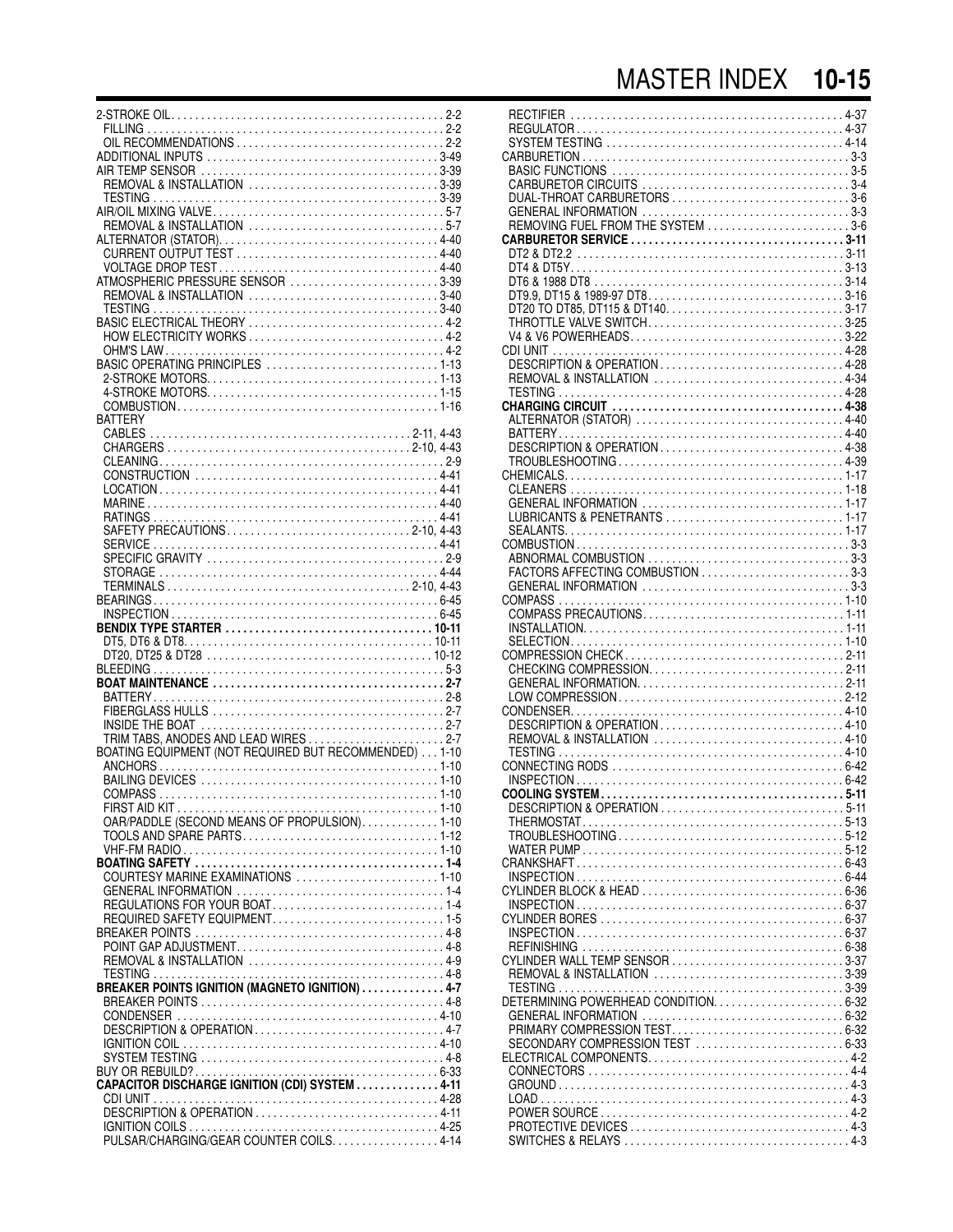### **10-16** MASTER INDEX

| ATMOSPHERIC PRESSURE SENSOR 3-39               |  |
|------------------------------------------------|--|
| CYLINDER WALL TEMP SENSOR 3-37                 |  |
| DESCRIPTION & OPERATION3-33                    |  |
|                                                |  |
|                                                |  |
| FUEL PRESSURE REGULATOR 3-47                   |  |
|                                                |  |
| HIGH PRESSURE FUEL PUMP 3-48                   |  |
|                                                |  |
| SELF DIAGNOSTIC SYSTEM3-49                     |  |
| THROTTLE VALVE SENSOR 3-40                     |  |
|                                                |  |
| DESCRIPTION & OPERATION 4-37                   |  |
|                                                |  |
|                                                |  |
|                                                |  |
|                                                |  |
|                                                |  |
|                                                |  |
| EMERGENCY STOP SWITCH                          |  |
|                                                |  |
|                                                |  |
|                                                |  |
|                                                |  |
|                                                |  |
|                                                |  |
|                                                |  |
|                                                |  |
|                                                |  |
|                                                |  |
|                                                |  |
|                                                |  |
|                                                |  |
|                                                |  |
|                                                |  |
|                                                |  |
|                                                |  |
|                                                |  |
| ENGINE STOP SWITCH                             |  |
|                                                |  |
|                                                |  |
|                                                |  |
| BOLTS, NUTS AND OTHER THREADED RETAINERS  1-26 |  |
| STANDARD AND METRIC MEASUREMENTS1-27           |  |
|                                                |  |
|                                                |  |
|                                                |  |
|                                                |  |
|                                                |  |
|                                                |  |
|                                                |  |
|                                                |  |
|                                                |  |
|                                                |  |
|                                                |  |
|                                                |  |
| HIGH ALTITUDE OPERATION 3-2                    |  |
|                                                |  |
|                                                |  |
|                                                |  |
| VAPOR PRESSURE & ADDITIVES3-2                  |  |
|                                                |  |
|                                                |  |
|                                                |  |
|                                                |  |
| RELIEVING FUEL SYSTEM PRESSURE2-4              |  |
|                                                |  |
|                                                |  |
|                                                |  |
|                                                |  |

| REMOVAL & INSTALLATION 3-28                 |  |
|---------------------------------------------|--|
|                                             |  |
| DIAPHRAGM TYPE FUEL PUMPS3-28               |  |
|                                             |  |
|                                             |  |
|                                             |  |
|                                             |  |
|                                             |  |
|                                             |  |
|                                             |  |
|                                             |  |
|                                             |  |
|                                             |  |
|                                             |  |
|                                             |  |
|                                             |  |
|                                             |  |
|                                             |  |
|                                             |  |
|                                             |  |
|                                             |  |
|                                             |  |
|                                             |  |
|                                             |  |
|                                             |  |
|                                             |  |
|                                             |  |
|                                             |  |
|                                             |  |
|                                             |  |
|                                             |  |
|                                             |  |
|                                             |  |
| <b>IGNITION COIL(S)</b>                     |  |
|                                             |  |
|                                             |  |
|                                             |  |
| TESTING                                     |  |
|                                             |  |
|                                             |  |
|                                             |  |
|                                             |  |
|                                             |  |
| MODEL IDENTIFICATION & SERIAL NUMBERS. 7-47 |  |
|                                             |  |
|                                             |  |
|                                             |  |
|                                             |  |
|                                             |  |
| NEUTRAL STOP ADJUSTMENT7-51                 |  |
|                                             |  |
|                                             |  |
|                                             |  |
| LOWER UNIT                                  |  |
|                                             |  |
|                                             |  |
|                                             |  |
|                                             |  |
|                                             |  |
|                                             |  |
|                                             |  |
| TROUBLESHOOTING THE LOWER UNIT7-2           |  |
|                                             |  |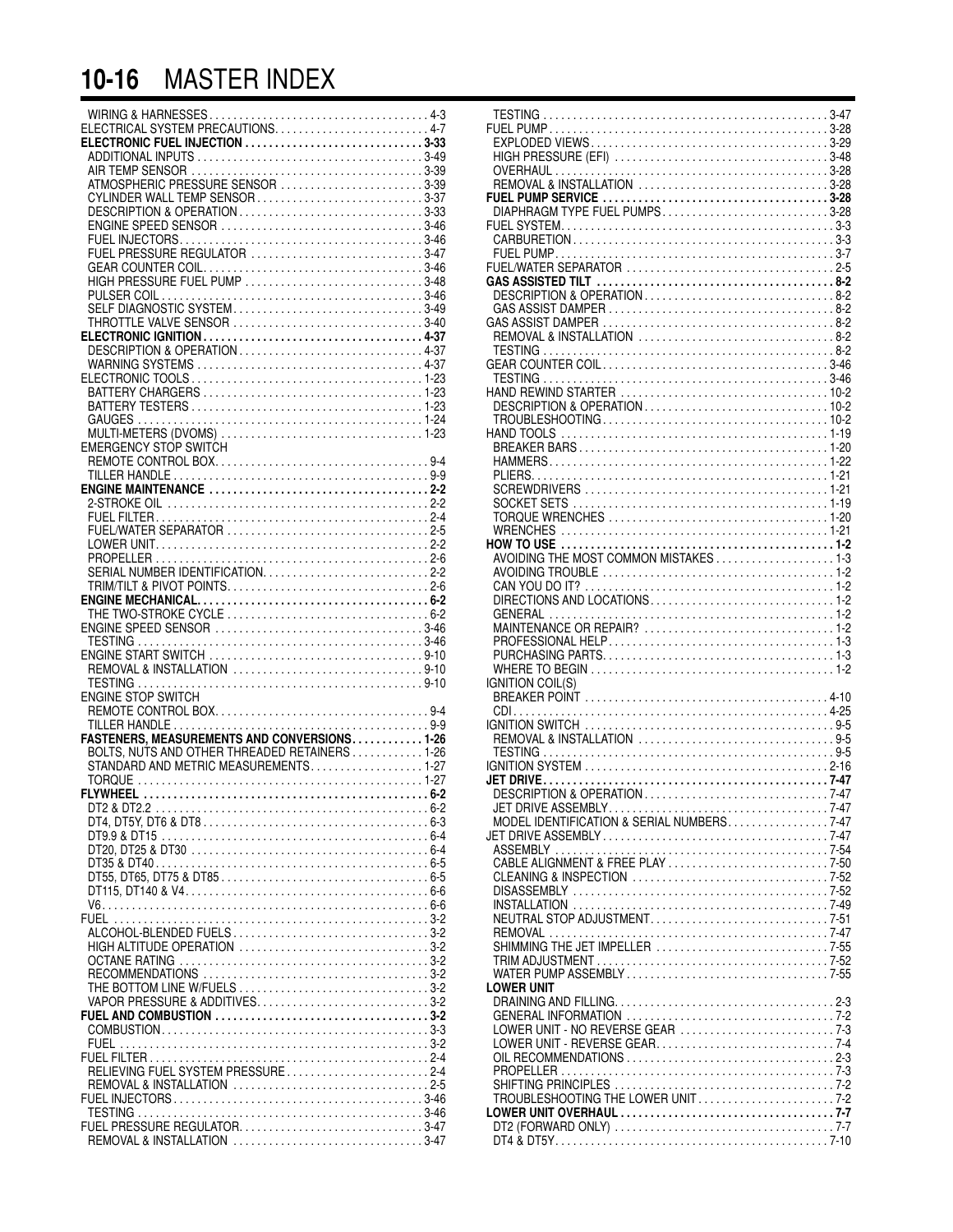## MASTER INDEX 10-17

| MICROMETERS & CALIPERS  1-24 |  |
|------------------------------|--|
|                              |  |
|                              |  |
|                              |  |
|                              |  |
| CLEANING & INSPECTION 5-17   |  |
|                              |  |
|                              |  |
|                              |  |
|                              |  |
| DESCRIPTION & OPERATION5-2   |  |
| OIL LINES                    |  |
| OIL PUMP                     |  |
| OIL PUMP CONTROL ROD5-9      |  |
| OIL PUMP DISCHARGE RATE 5-7  |  |
|                              |  |
|                              |  |
| REMOVAL & INSTALLATION 5-16  |  |
|                              |  |
|                              |  |
|                              |  |
|                              |  |
|                              |  |
|                              |  |
|                              |  |
|                              |  |
|                              |  |
|                              |  |
|                              |  |
|                              |  |
|                              |  |
|                              |  |
|                              |  |
|                              |  |
|                              |  |
|                              |  |
|                              |  |
| OVERHEAT WARNING SYSTEM 5-18 |  |
| DESCRIPTION & OPERATION5-18  |  |
|                              |  |
|                              |  |
|                              |  |
|                              |  |
|                              |  |
|                              |  |
|                              |  |
|                              |  |
|                              |  |
|                              |  |

| DESCRIPTION & OPERATION8-6                                             |  |
|------------------------------------------------------------------------|--|
|                                                                        |  |
|                                                                        |  |
|                                                                        |  |
|                                                                        |  |
|                                                                        |  |
|                                                                        |  |
|                                                                        |  |
|                                                                        |  |
|                                                                        |  |
|                                                                        |  |
|                                                                        |  |
|                                                                        |  |
|                                                                        |  |
|                                                                        |  |
|                                                                        |  |
| POWERHEAD OVERHAUL TIPS  6-34                                          |  |
|                                                                        |  |
|                                                                        |  |
| REPAIRING DAMAGED THREADS  6-35                                        |  |
|                                                                        |  |
| POWERHEAD RECONDITIONING 6-32                                          |  |
|                                                                        |  |
|                                                                        |  |
|                                                                        |  |
|                                                                        |  |
|                                                                        |  |
| DETERMINING POWERHEAD CONDITION  6-32                                  |  |
|                                                                        |  |
|                                                                        |  |
|                                                                        |  |
|                                                                        |  |
| GENERAL INFORMATION 2-6                                                |  |
|                                                                        |  |
|                                                                        |  |
|                                                                        |  |
| PULSAR/CHARGING/GEAR COUNTER COILS4-14<br>DESCRIPTION & OPERATION 4-14 |  |
|                                                                        |  |
|                                                                        |  |
|                                                                        |  |
| REMOVAL & INSTALLATION 4-37                                            |  |
|                                                                        |  |
|                                                                        |  |
|                                                                        |  |
|                                                                        |  |
|                                                                        |  |
|                                                                        |  |
|                                                                        |  |
|                                                                        |  |
|                                                                        |  |
|                                                                        |  |
|                                                                        |  |
|                                                                        |  |
| REMOVAL & INSTALLATION 4-27                                            |  |
|                                                                        |  |
|                                                                        |  |
| DESCRIPTION & OPERATION9-2                                             |  |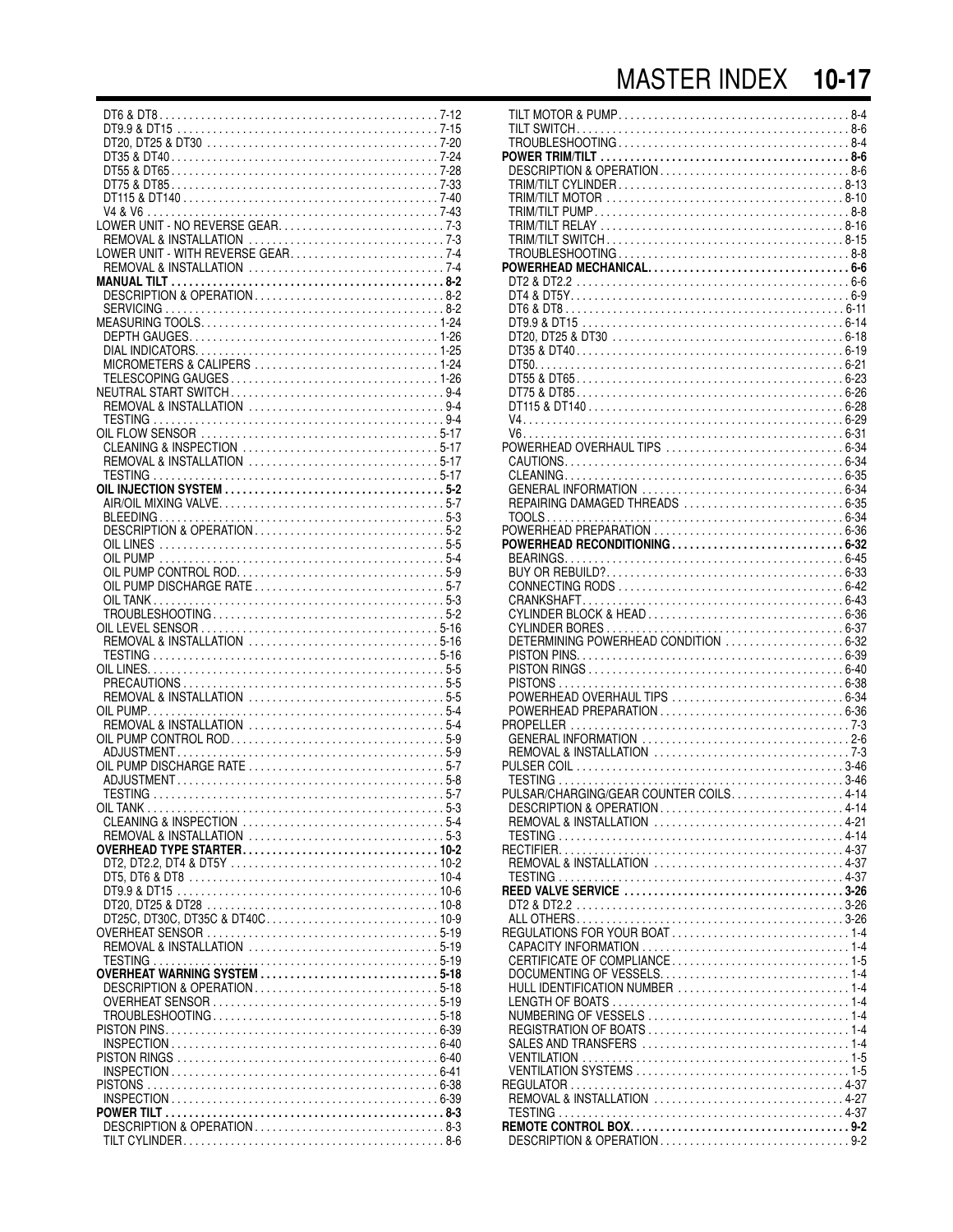## **10-18** MASTER INDEX

| FAIL SAFE EMERGENCY BACKUP 3-49                  |  |
|--------------------------------------------------|--|
|                                                  |  |
|                                                  |  |
|                                                  |  |
|                                                  |  |
|                                                  |  |
|                                                  |  |
|                                                  |  |
|                                                  |  |
| REMOVAL & INSTALLATION 2-16                      |  |
|                                                  |  |
|                                                  |  |
|                                                  |  |
| INSPECTION & GAPPING 2-15                        |  |
| READING SPARK PLUGS2-15                          |  |
| REMOVAL & INSTALLATION 2-13                      |  |
| SPARK PLUG HEAT RANGE 2-12                       |  |
| SPECIFICATIONS                                   |  |
|                                                  |  |
|                                                  |  |
|                                                  |  |
|                                                  |  |
|                                                  |  |
|                                                  |  |
|                                                  |  |
|                                                  |  |
| MAINTENANCE INTERVALS 2-45                       |  |
|                                                  |  |
|                                                  |  |
| TYPICAL TORQUE VALUES - U.S. STANDARD BOLTS 1-28 |  |
| SPRING COMMISSIONING CHECKLIST2-32               |  |
| <b>STARTER</b>                                   |  |
|                                                  |  |
|                                                  |  |
|                                                  |  |
|                                                  |  |
| DESCRIPTION & OPERATION  4-45                    |  |
|                                                  |  |
| REMOVAL & INSTALLATION 4-47                      |  |
|                                                  |  |
| STARTER MOTOR RELAY SWITCH4-48                   |  |
| DESCRIPTION & OPERATION4-48                      |  |

| 4               | REMOVAL & INSTALLATION 4-49  |
|-----------------|------------------------------|
| 4               |                              |
|                 |                              |
| 5               |                              |
| 4               | DESCRIPTION & OPERATION 4-44 |
| $\overline{c}$  |                              |
| $\overline{c}$  |                              |
| $\overline{c}$  |                              |
| 6               | STATOR.                      |
| $\overline{c}$  |                              |
|                 |                              |
| 6               |                              |
| $\overline{c}$  |                              |
| 3               |                              |
| $\overline{c}$  |                              |
| 5               |                              |
| 6               |                              |
| 7               |                              |
|                 |                              |
| 8               |                              |
| 5               |                              |
| 8               |                              |
| 7               |                              |
| 2               |                              |
| $\overline{c}$  |                              |
| $\overline{c}$  |                              |
| $\overline{c}$  |                              |
|                 |                              |
| 6               |                              |
| 6               |                              |
| 7               |                              |
| 6               |                              |
| 9               | REMOVAL & INSTALLATION 3-46  |
| 14              |                              |
| 9               | THROTTLE VALVE SWITCH3-25    |
| 9               | DESCRIPTION & OPERATION3-25  |
|                 |                              |
| $\overline{c}$  |                              |
| 2               |                              |
| $\overline{c}$  |                              |
| 2               |                              |
| 6               |                              |
| 7               |                              |
| 6               |                              |
|                 |                              |
| 6               |                              |
| 6               |                              |
| 6               |                              |
| 2               |                              |
| $\overline{c}$  |                              |
| 5               |                              |
| 5               | REMOVAL & INSTALLATION 8-6   |
| 3               |                              |
| $\overline{c}$  | BLEEDING THE SYSTEM8-4       |
|                 |                              |
| 3               |                              |
|                 |                              |
| 8               |                              |
| $\overline{2}$  |                              |
| 4               |                              |
| 7               | <b>TILT/TRIM</b>             |
| 8               |                              |
| $6\overline{6}$ |                              |
|                 |                              |
| 6               |                              |
| i0              |                              |
| 5               |                              |
| $\overline{1}$  |                              |
| 5               |                              |
| 8               |                              |
| 8               |                              |
| $\overline{2}$  |                              |
|                 |                              |
|                 |                              |
| 1               |                              |
| $\overline{c}$  |                              |
| $\overline{c}$  | <b>TRIM/TILT</b>             |
| $\overline{5}$  |                              |
| 5               |                              |
| 8               |                              |
| $\overline{7}$  |                              |
| 5               |                              |
|                 |                              |
| 8               |                              |
| 8               |                              |